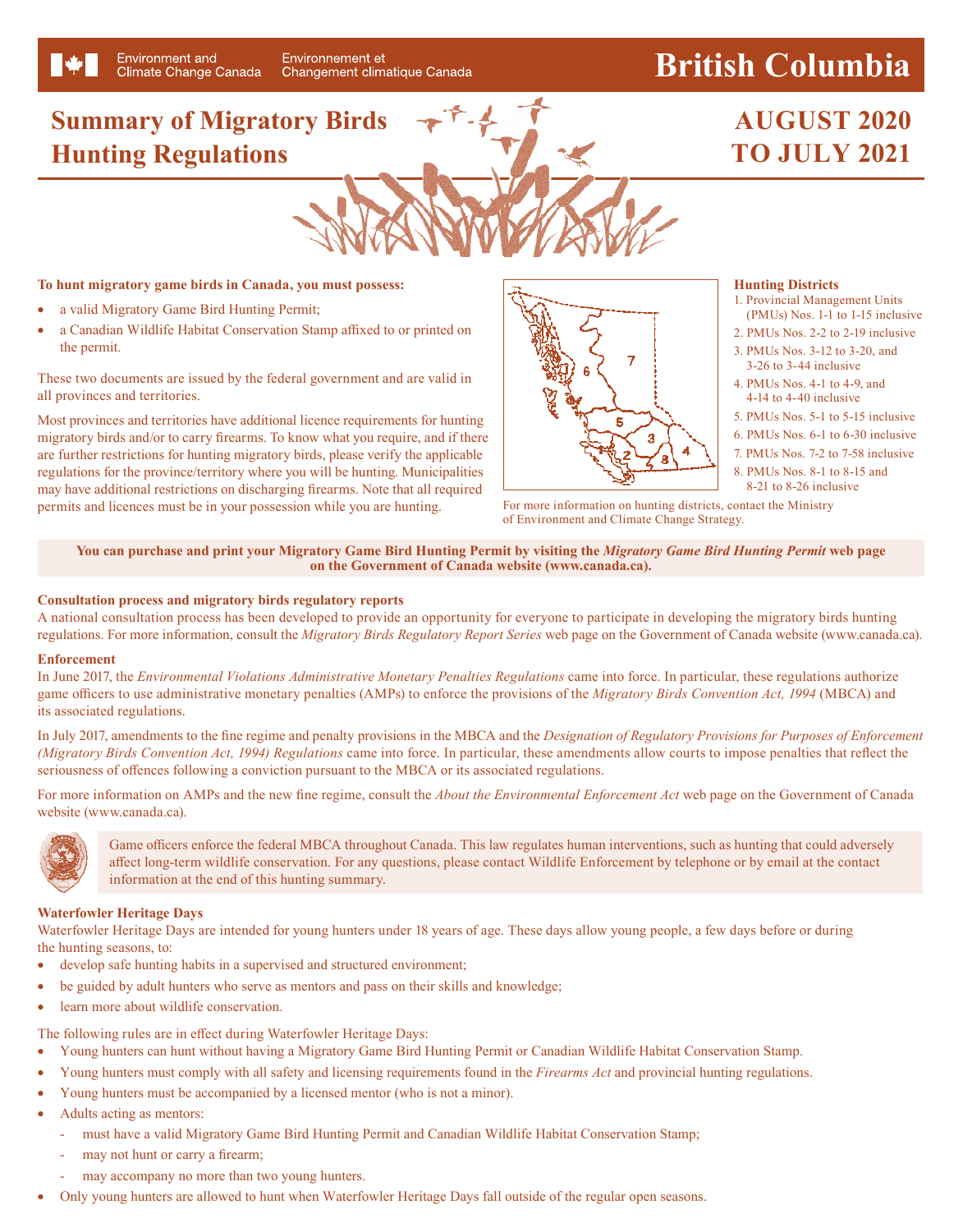#### **Shot**

- •**Non-toxic shot must be used** to hunt all migratory game birds, except for Band-tailed Pigeons and Mourning Doves.
- • Within National Wildlife Areas that allow hunting, the possession of lead shot is prohibited for all types of hunting, including the hunting of migratory birds and upland game birds.
- •Hunters should consult provincial or territorial regulations for additional restrictions.

#### **To reduce your exposure to contaminants in meat, make sure, before cooking it, to:**

- •remove the shot from birds hunted with lead shot;
- •remove the skin and fat from fish-eating birds.

#### **CRIME STOPPERS**

Anyone wishing to report illegal hunting activities, illegal selling or other offences related to migratory birds is asked to call Crime Stoppers at 1-800-222-TIPS (8477). Your call is anonymous, and you may be eligible for a cash reward.

#### WATERFOWLER HERITAGE DAYS AND OPEN SEASONS IN BRITISH COLUMBIA

|          | <b>Waterfowler</b><br><b>Heritage Days</b><br><b>Ducks and Geese</b> | <b>Open seasons in British Columbia</b>                                                                 |                                                                                                         |                                                                                                                                                                                                                |                                    |                                                   |                                                                           |  |  |
|----------|----------------------------------------------------------------------|---------------------------------------------------------------------------------------------------------|---------------------------------------------------------------------------------------------------------|----------------------------------------------------------------------------------------------------------------------------------------------------------------------------------------------------------------|------------------------------------|---------------------------------------------------|---------------------------------------------------------------------------|--|--|
| District |                                                                      | Ducks, Coots and Snipe                                                                                  | Snow Geese and Ross's<br>Geese                                                                          | <b>Other Geese</b>                                                                                                                                                                                             | <b>Brant</b>                       | Band-tailed<br>Pigeons<br>Sept. 15 to<br>Sept. 30 | <b>Mourning Doves</b><br>and Eurasian<br>Collared-Doves<br>No open season |  |  |
| No. 1    | Oct. 3 and Oct. 4                                                    | Oct. 10 to Jan. 22                                                                                      | Oct.10 to Jan. 22                                                                                       | Oct. 10, to Jan. 22 ( <i>a</i> );<br>Sept. 5 to Sept. 13 (b), (c), (d);<br>Oct. 10 to Nov. 22 (b), (c), (d);<br>Dec. 19 to Jan. 10 $(b)$ , $(c)$ , $(d)$ ;<br>and Feb. 10 to Mar. 10 $(b)$ , $(c)$ , $(d)$     | No open<br>season                  |                                                   |                                                                           |  |  |
| No. 2    | Oct. 3 and Oct. 4 $(e)$ , $(f)$                                      | Oct. 10 to Jan. 22 $(c)$ $(e)$                                                                          | Oct. 10 to Jan. 3 $(e)$ and<br>Feb. 20 to Mar. 10 $(e)$                                                 | Oct. 10 to Jan. 22 (e), (g);<br>Sept. 5 to Sept. 13 (c), (d), (e);<br>Oct. 10 to Nov. 22 $(c)$ , $(d)$ , $(e)$ ;<br>Dec. 19 to Jan. 10 $(c)$ , $(d)$ , $(e)$ ;<br>and Feb. 10 to Mar. 10 $(c)$ , $(d)$ , $(e)$ | Mar. 1 to<br>Mar. $10(c)$ ,<br>(h) | Sept. 15 to<br>Sept. 30 $(e)$                     | No open season                                                            |  |  |
| No. 3    | Sept. 5 and Sept. 6                                                  | Sept. 10 to Dec. 23                                                                                     | Sept. 10 to Dec. 23                                                                                     | Sept. 10 to Dec. 23 $(g)$ ;<br>Sept. 10 to Sept. 20 (d);<br>Oct. 1 to Dec. 23 (d);<br>and Mar. 1 to Mar. 10 $(d)$                                                                                              | No open<br>season                  | Sept. 15 to<br>Sept. $30(i)$                      | Sept. 1 to<br>Sept. 30                                                    |  |  |
| No. 4    | Sept. 5 and Sept. 6                                                  | Sept. 10 to Dec. 23                                                                                     | Sept. 10 to Dec. 23                                                                                     | Sept. 10 to Dec. 23                                                                                                                                                                                            | No open<br>season                  | No open<br>season                                 | Sept. 1 to<br>Sept. 30                                                    |  |  |
| No. 5    | Sept. 12 and Sept. 13                                                | Sept. 15 to Dec. 25                                                                                     | Sept. 15 to Dec. 25                                                                                     | Sept. 15 to Dec. 25                                                                                                                                                                                            | No open<br>season                  | No open<br>season                                 | No open season                                                            |  |  |
| No. $6$  | Sept. 5 and Sept. 6                                                  | Sept. 1 to Nov. 30,<br>except during<br>Waterfowler Heritage<br>Days $(i)$ ;<br>Oct. 1 to Jan. 13 $(k)$ | Sept. 1 to Nov. 30,<br>except during<br>Waterfowler Heritage<br>Days $(j)$ ;<br>Oct. 1 to Jan. 13 $(k)$ | Sept. 1 to Nov. 30, except during<br>Waterfowler Heritage Days (j);<br>Oct. 1 to Jan. 13 $(k)$                                                                                                                 | No open<br>season                  | No open<br>season                                 | No open season                                                            |  |  |
| No. 7    | Sept. 1 and Sept. 2 $(l)$ ;<br>Sept. 12 and Sept. 13 $(m)$           | Sept. 3 to Nov. 30 (1);<br>Sept. 1 to Nov. 30,<br>except during<br>Waterfowler Heritage<br>Days $(m)$   | Sept. 3 to Nov. 30(1);<br>Sept. 1 to Nov. 30,<br>except during<br>Waterfowler Heritage<br>Days $(m)$    | Sept. 3 to Nov. 30 (1);<br>Sept. 1 to Nov. 30, except during<br>Waterfowler Heritage Days (m)                                                                                                                  | No open<br>season                  | No open<br>season                                 | No open season                                                            |  |  |
| No. 8    | Sept. 5 and Sept. 6                                                  | Sept. 23 to Jan. 5                                                                                      | Sept. 23 to Jan. 5                                                                                      | Sept. 23 to Jan. 5 $(g)$ ;<br>Sept. 20 to Nov. 28 (d);<br>Dec. 20 to Jan. 5 (d);<br>and Feb. 21 to Mar. 10 $(d)$                                                                                               | No open<br>season                  | No open<br>season                                 | Sept. 1 to<br>Sept. 30                                                    |  |  |

*(a)* Provincial Management Units (PMUs) 1-1 to 1-15 inclusive for White-fronted Geese only and PMUs 1-3 and 1-8 to 1-15 inclusive for Canada Geese and Cackling Geese only.

*(b)* PMUs 1-1, 1-2, and 1-4 to 1-7 inclusive.

*(c)* See provincial regulations for local restrictions.

*(d)* For Canada Geese and Cackling Geese only.

*(j)* PMUs 6-1, 6-2, 6-4 to 6-10 inclusive and 6-15 to 6-30 inclusive.

*(m)* PMUs 7-2 to 7-18 inclusive, 7-23 to 7-30 inclusive, and 7-37 to 7-41 inclusive.

*<sup>(</sup>e)* PMUs 2-2 to 2-19 inclusive. *(f)* Excluding Brant.

*<sup>(</sup>g)* For White-fronted Geese only.

*<sup>(</sup>h)* PMU 2-4 only.

*<sup>(</sup>i)* PMUs 3-13 to 3-17 inclusive.

*<sup>(</sup>k)* PMUs 6-3 and 6-11 to 6-14 inclusive.

*<sup>(</sup>l)* PMUs 7-19 to 7-22 inclusive, 7-31 to 7-36 inclusive, and 7-42 to 7-58 inclusive.